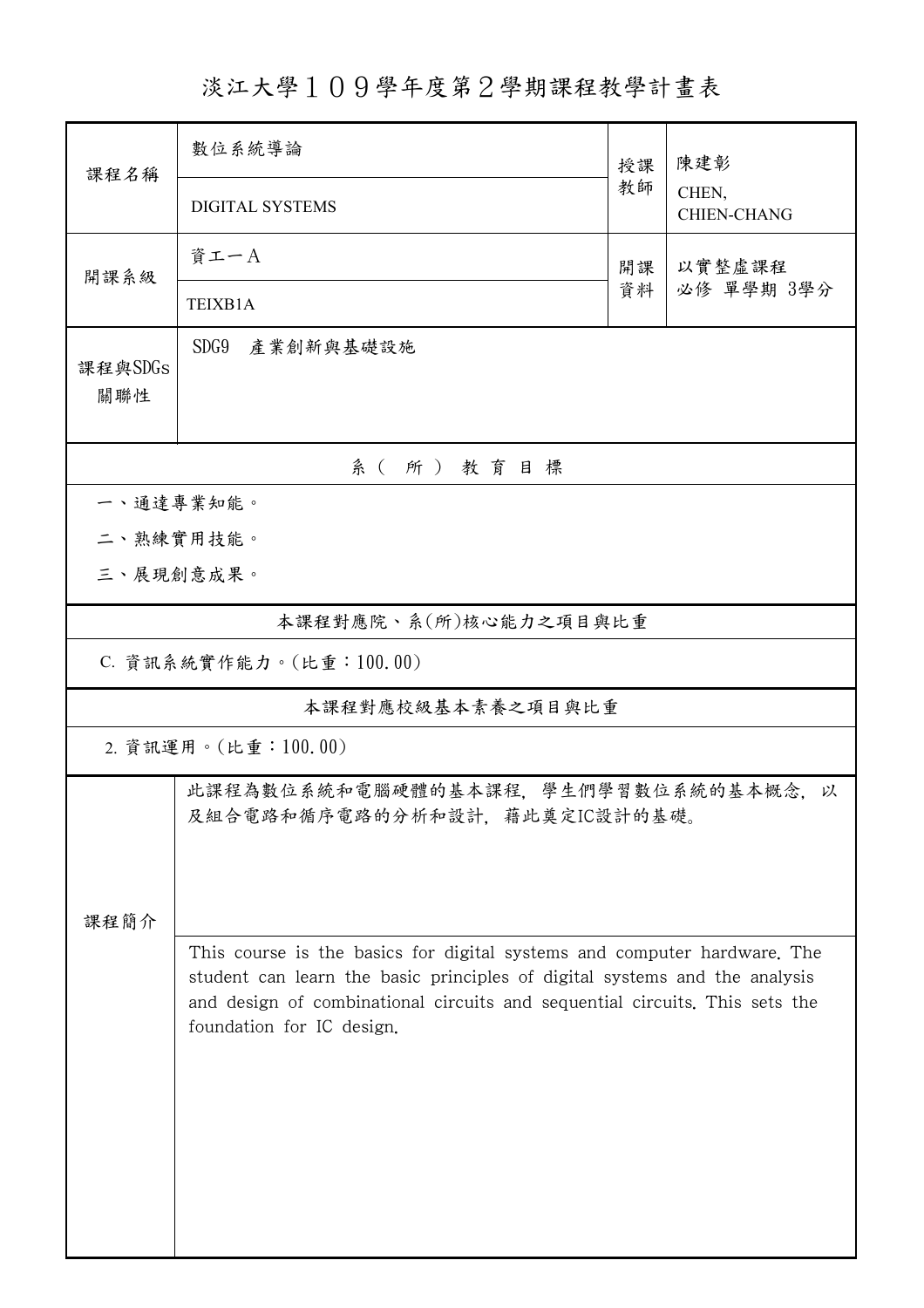## 本課程教學目標與認知、情意、技能目標之對應

將課程教學目標分別對應「認知(Cognitive)」、「情意(Affective)」與「技能(Psychomotor)」 的各目標類型。

一、認知(Cognitive):著重在該科目的事實、概念、程序、後設認知等各類知識之學習。

二、情意(Affective):著重在該科目的興趣、倫理、態度、信念、價值觀等之學習。

三、技能(Psychomotor):著重在該科目的肢體動作或技術操作之學習。

| 序<br>號         | 教學目標(中文)                                                             |                                                                                |                | 教學目標(英文)                                              |       |  |
|----------------|----------------------------------------------------------------------|--------------------------------------------------------------------------------|----------------|-------------------------------------------------------|-------|--|
| $\mathbf{1}$   | 了解數位系統的基本原理                                                          |                                                                                |                | Understand the basic<br>principles of digital systems |       |  |
| 2              | 能夠分析組合電路                                                             |                                                                                |                | Capable of analyzing<br>combinational circuits        |       |  |
| 3              | 能夠設計組合電路                                                             |                                                                                |                | Capable of designing<br>combinational circuits        |       |  |
| $\overline{4}$ | 能夠分析循序電路                                                             |                                                                                |                | Capable of analyzing<br>sequential circuits           |       |  |
| 5              | 能夠設計循序電路                                                             |                                                                                |                | Capable of designing<br>sequential circuits           |       |  |
|                | 教學目標之目標類型、核心能力、基本素養教學方法與評量方式                                         |                                                                                |                |                                                       |       |  |
| 序<br>…<br>號    | 目標類型                                                                 | 院、系(所)<br>核心能力                                                                 | 校級<br>基本素養     | 教學方法                                                  | 評量方式  |  |
| 1              | 認知                                                                   | $\mathcal{C}$                                                                  | $\overline{2}$ | 講述、討論                                                 | 測驗、作業 |  |
| 2              | 認知                                                                   | $\mathcal{C}$                                                                  | $\overline{2}$ | 講述、討論                                                 | 測驗、作業 |  |
| 3              | 認知                                                                   | $\mathcal{C}$                                                                  | $\overline{2}$ | 講述、討論                                                 | 測驗、作業 |  |
| $\overline{4}$ | 認知                                                                   | $\mathcal{C}$                                                                  | $\overline{2}$ | 講述、討論                                                 | 測驗、作業 |  |
| 5              | 認知                                                                   | $\mathcal{C}$                                                                  | $\overline{2}$ | 講述、討論                                                 | 測驗、作業 |  |
|                | 授課進度表                                                                |                                                                                |                |                                                       |       |  |
| 週次             | 備<br>註<br>內 容 (Subject/Topics)<br>日期起訖<br>(採數位教學之週次,請<br>填「線上非同步教學」) |                                                                                |                |                                                       |       |  |
| 1              | $110/02/22$ ~<br>110/02/28                                           | Digital Systems and Binary Numbers                                             |                |                                                       |       |  |
| $\overline{2}$ | $110/03/01$ ~<br>110/03/07                                           | Boolean Algebra and Logic Gates: Basic Definitions,<br>Theorems and Properties |                |                                                       |       |  |
| 3              | $110/03/08$ ~<br>110/03/14                                           | Boolean Algebra and Logic Gates: Canonical and<br>Standard Forms               |                |                                                       |       |  |
| 4              | $110/03/15$ ~<br>110/03/21                                           | Gate level Minimization: The Map Method                                        |                |                                                       |       |  |
| 5              | $110/03/22$ ~<br>110/03/28                                           | 線上非同步教學<br>Gate level Minimization: NAND, NOR and<br>Exclusive-OR              |                |                                                       |       |  |
| 6              | $110/03/29$ ~<br>110/04/04                                           | 教學行政觀摩日                                                                        |                |                                                       |       |  |
| 7              | $110/04/05$ ~<br>110/04/11                                           | Combinational Logic: Multiplier                                                |                |                                                       |       |  |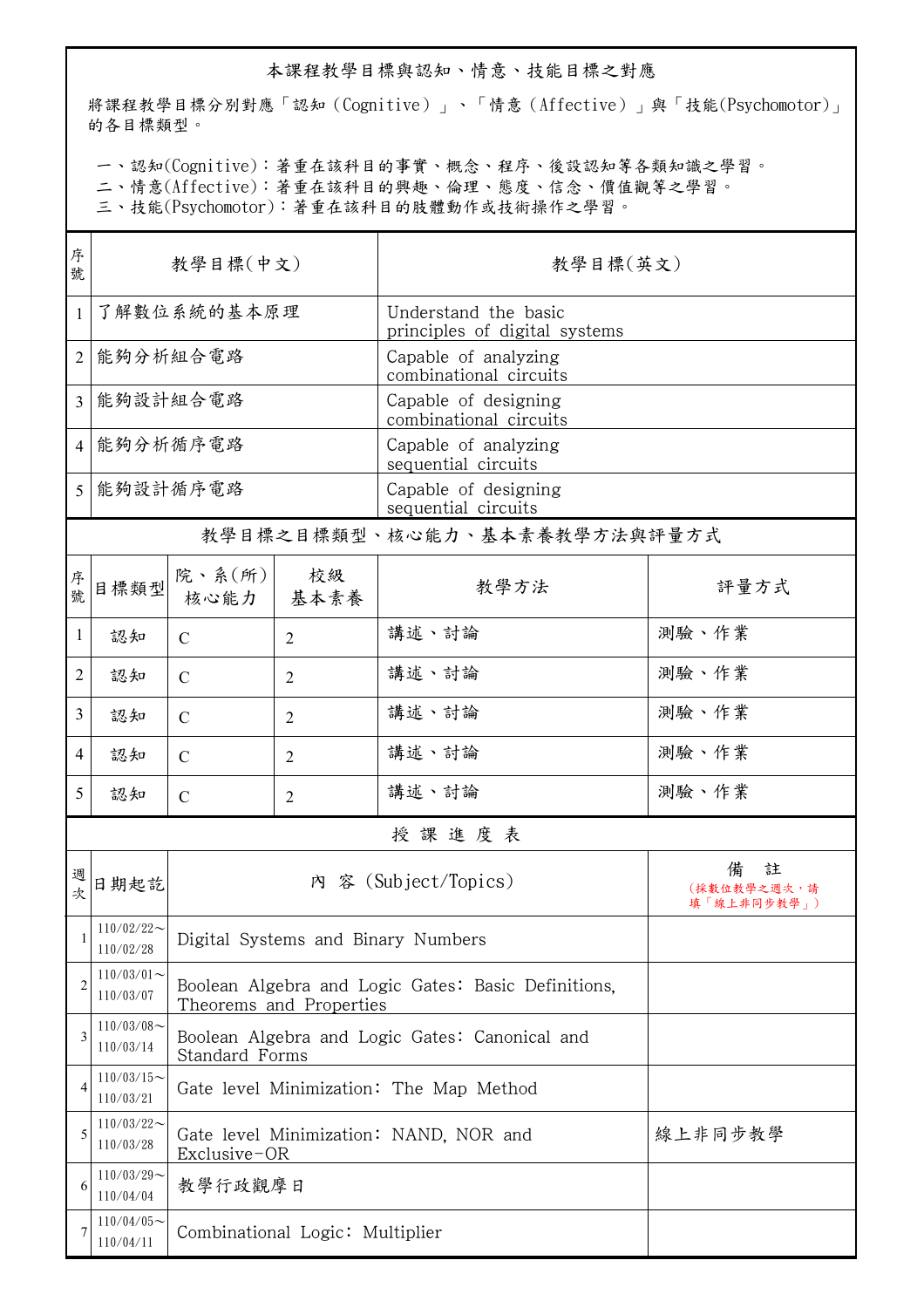|             | $110/04/12$ ~<br>110/04/18                                                                  | Combinational Logic: Encoders and Decoders                               |         |  |
|-------------|---------------------------------------------------------------------------------------------|--------------------------------------------------------------------------|---------|--|
| $\mathbf Q$ | $110/04/19$ ~<br>110/04/25                                                                  | Combinational Logic: Multiplexer                                         |         |  |
| 10          | $110/04/26$ ~<br>110/05/02                                                                  | 期中考試週                                                                    |         |  |
| 11          | $110/05/03$ ~<br>110/05/09                                                                  | Synchronous Sequential Logic: Latches                                    |         |  |
| 12          | $110/05/10$ ~<br>110/05/16                                                                  | Synchronous Sequential Logic: Flip-Flops                                 | 線上非同步教學 |  |
| 13          | $110/05/17$ ~<br>110/05/23                                                                  | Synchronous Sequential Logic: Flip-Flops                                 |         |  |
| 14          | $110/05/24$ ~<br>110/05/30                                                                  | Synchronous Sequential Logic: Analysis of Clocked<br>Sequential Circuits |         |  |
| 15          | $110/05/31$ ~<br>110/06/06                                                                  | Synchronous Sequential Logic: Analysis of Clocked<br>Sequential Circuits |         |  |
| 16          | $110/06/07$ ~<br>110/06/13                                                                  | Synchronous Sequential Logic: Analysis of Clocked<br>Sequential Circuits |         |  |
| 17          | $110/06/14$ ~<br>110/06/20                                                                  | Synchronous Sequential Logic: Analysis of Clocked<br>Sequential Circuits |         |  |
| 18          | $110/06/21$ ~<br>110/06/27                                                                  | 期末考試週                                                                    |         |  |
|             | 修課應<br>注意事項                                                                                 |                                                                          |         |  |
| 教學設備        |                                                                                             | 電腦、投影機                                                                   |         |  |
| 教科書與<br>教材  |                                                                                             | Digital Design, 6th Edition, by M.Morris Mano and M. D. Ciletti          |         |  |
|             | 參考文獻                                                                                        |                                                                          |         |  |
|             | 批改作業<br>篇數                                                                                  | 篇(本欄位僅適用於所授課程需批改作業之課程教師填寫)                                               |         |  |
|             | ◆出席率: 10.0 % ◆平時評量:<br>% ◆期中評量:30.0 %<br>學期成績<br>◆期末評量: 30.0 %<br>計算方式<br>◆其他〈作業、小考〉:30.0 % |                                                                          |         |  |
|             |                                                                                             |                                                                          |         |  |